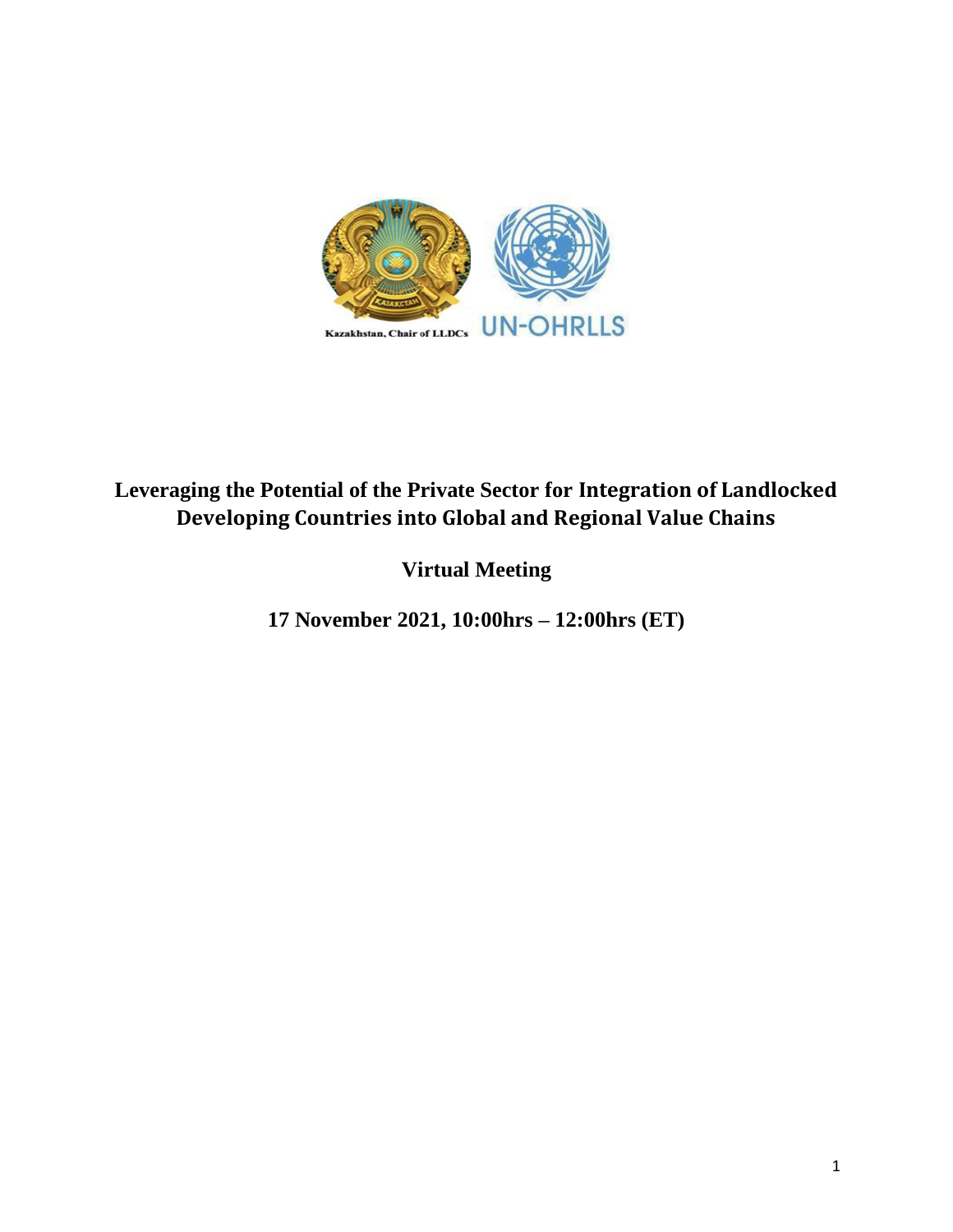## **Introduction**

The COVID-19 pandemic has abruptly halted progress towards LLDCs' key economic objectives and broadly across all priority areas of the Vienna Programme of Action for LLDCs. To stimulate broad based and sustainable recovery in LLDCs, the role of the private sector will be of paramount importance. One particular area where leveraging the role of the private sector will be important for LLDCs is for increasing their participation in global and regional value chains. Integration into GVCs is important for LLDCs as it can provide impetus to structural transformation efforts, increase their trade linkages and facilitate spillovers of technology and innovative capacity.

The meeting on *Leveraging the Potential of the Private Sector for Integration of Landlocked Developing Countries into Global and Regional Value Chains* was held virtually on 17 November (10:00 am- 12:00 pm, ET). This meeting was co-organized by the United Nations Office of the High Representative for the Least Developed Countries, Landlocked Developing Countries and Small Island Developing States (UN-OHRLLS), and the Permanent Mission of Kazakhstan to the United Nations, in its capacity as the Chair of the Group of Landlocked Developing Countries (LLDCs).

## **Attendance**

The meeting was attended by more than 30 participants including Government Representatives from LLDCs and participants from UN and other international organizations.

| <b>Participant countries</b>               |                                             |
|--------------------------------------------|---------------------------------------------|
| Afghanistan                                | Nepal                                       |
| Armenia                                    | Turkmenistan                                |
| <b>Botswana</b>                            | Uganda                                      |
| Burkina Faso                               | Zambia                                      |
| Lao People's Democratic Republic           | Zimbabwe                                    |
| Mongolia                                   | Paraguay                                    |
| Ethiopia                                   | Uzbekistan                                  |
| <b>International Organizations</b>         |                                             |
| International Trade Centre (ITC)           | World Bank                                  |
| The International Think Tank for LLDCs     | United Nations Office of the High           |
| (ITT LLDC)                                 | Representative for the Least Developed      |
|                                            | Countries, Landlocked Developing Countries  |
|                                            | and Small Island Developing States (OHRLLS) |
| The United Nations Conference on Trade and | United Nations Industrial Development       |
| Development (UNCTAD)                       | Organization (UNIDO)                        |
| Food and Agriculture Organization of the   | International Civil Aviation Organization   |
| United Nations (FAO)                       | (ICAO)                                      |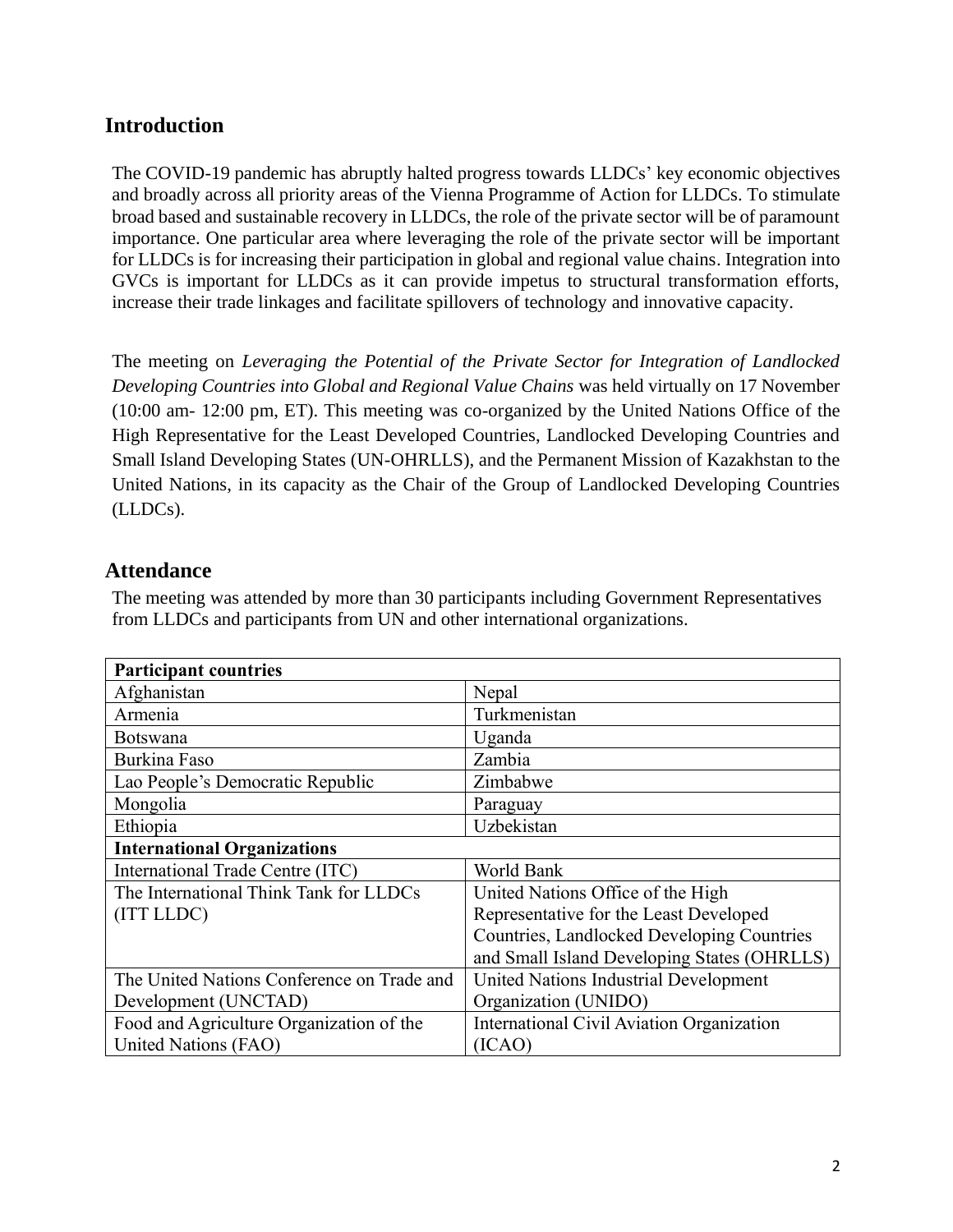## **Proceedings**

**Mr. E. Courtenay Rattray, High Representative and Under-Secretary-General Least Developed Countries, Landlocked Developing Countries and Small Island Developing States (OHRLLS)** started the opening remarks exclaiming that this meeting was held not only in light of LLDCs' long-term development priorities, but also in the context of a sustainable recovery from the COVID-19 pandemic.

Mr. E. Courtenay Rattray pointed out the vulnerabilities of LLDCs before and after COVID-19 pandemic. Before the pandemic, most LLDCs remained reliant on the exports of commodities with either limited processing or no processing. Export values have remained far below potential. According to the analysis from OHRLLS, 52% of merchandise exports from LLDCs in 2020 comprised of primary products. Medium and high-tech manufacturing exports accounted for only 10% of merchandise exports. The COVID-19 pandemic exacerbated LLDCs' vulnerabilities. Progress towards structural change was significantly impeded. LLDCs' economic growth decreased from 4.3% in 2019 to -2.4% in 2020. Foreign Direct Investment contracted by 31% in 2020. Exports fell at a higher rate than the global average. As world trade recovered towards the end of 2020, LLDCs' still registered an 8% decline in trade for the year according to the estimation of WTO. Their share of global exports remained below 1%.

Mr. E. Courtenay Rattray stated that the speed and scale of the economic recovery in LLDCs would depend to a large extent on successfully engaging the private sector. At the micro-level, the private sector leads to the creation of new economic opportunities in response to local needs and circumstances. At the international level, multinational enterprises (MNEs) can help countries integrate in global and regional value chains. This leads to a host of positive externalities such as knowledge spillovers, human capital development, and structural change. Integrating in Global Value Chains (GVCs) is particularly important for LLDCs. Such a move can alleviate dependence on natural resources and proactively prepare for the rapidly changing global economic landscape. GVCs were already being transformed due to the sustainability imperative, accelerating use of technology in manufacturing, and the reversal of trade liberalism. The COVID-19 pandemic has further accelerated their transformation redrawing the map of international production networks. Two changes are particularly salient. Firstly, a shift towards regional value chains. Second, the acceleration of adopting digital tools, technology and automation in production processes. He emphasized that LLDCs needed to adjust to the new economic realities. This means actively engaging with the private sector to increase their participation in global and regional value chains. LLDCs currently have only a peripheral role in global value chains. Their participation is limited to the provision of unprocessed commodities. These are re-exported at a much higher price by other countries able to add value. Mr. E. Courtenay Rattray quoted from Einstein, *"Strive not to be a success, but rather to be of value."*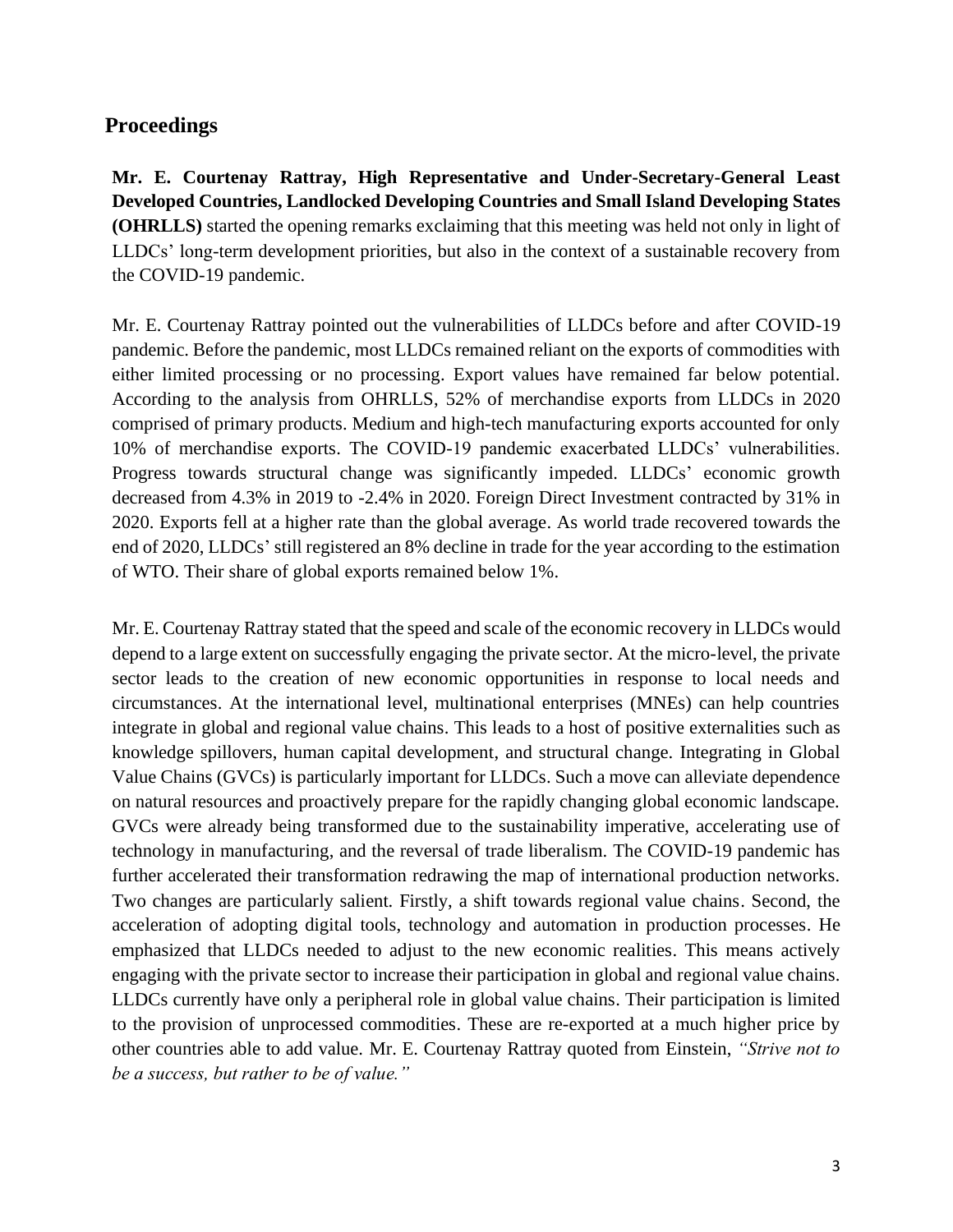Mr. E. Courtenay Rattray highlighted two key strategies that LLDCs can use to increase their participation in GVCs. The first strategy for LLDCs is to prioritize the development of productive capacities. This would allow countries to move beyond the role of passive suppliers of natural resources. Enhanced productive capacities are the key for unlocking crucial gains such as the ability to join global and regional value chains for the LLDCs. Unlocking these opportunities starts with investing in people. This should include improving access to formal education, technical and vocational education as well as opportunities for the lifelong development of skills.

In the next 30 years, an increasing share of global value added is likely to stem from intangible products in digital industries. For LLDCs, this represents a catch-up opportunity, as the significance of geography becomes diluted. However, the ability to participate in these industries is directly correlated with the level of human capital available. Despite the rise in digital technology, it is still incumbent on LLDCs to focus on improving physical infrastructure. According to World Bank research, trade in intermediate goods within GVCs is highly sensitive to logistics performance. Having efficient and cost-effective infrastructure – physical or digital will be the key for productive capacities in LLDCs. However, this will require large amounts of financing and investment in an increasingly competitive global economic landscape. One option for LLDCs is to capitalize on opportunities of bilateral and multilateral financing. Already many countries have reported major projects being built through financing from bilateral economic partners, such as China, under the Belt and Road Initiative. In addition, multilateral financing agencies are also offering financing for infrastructure projects in LLDCs. The scale of the needs means this is not enough, however. It requires large scale private sector involvement.

Mr. E. Courtenay Rattray's stated that the second priority for LLDCs should be to modernize investment promotion policies and planning. The already acute resource constraints in LLDCs have been intensified by the pandemic. In the coming years, LLDCs will need to harness crossborder private financing and investment. That could be in the form of international project finance; public private partnerships; or infrastructure related greenfield FDI projects. Foreign investors will be looking for streamlined and simplified regulations. They should offer clarity, enable the swift execution of projects and offer investors legal protection. For LLDCs, it is critical to ensure investment policies are conducive to foreign investment. And to incentivize investment in industries that enable higher value addition.

Inadequate physical and digital infrastructure and high distance from ports remain obstacles for investment. One policy that helps circumvent these weaknesses is the development of special economic zones (SEZs). SEZs enable policymakers to provide a combination of institutional, regulatory and infrastructural conditions conducive to FDI. SEZ programmes are already underway in most LLDCs. But for these zones to succeed, they need to be in close proximity to the most vibrant parts of local economies. This ensures adequate supply of skilled labor, development of backward linkages with suppliers and access to support services.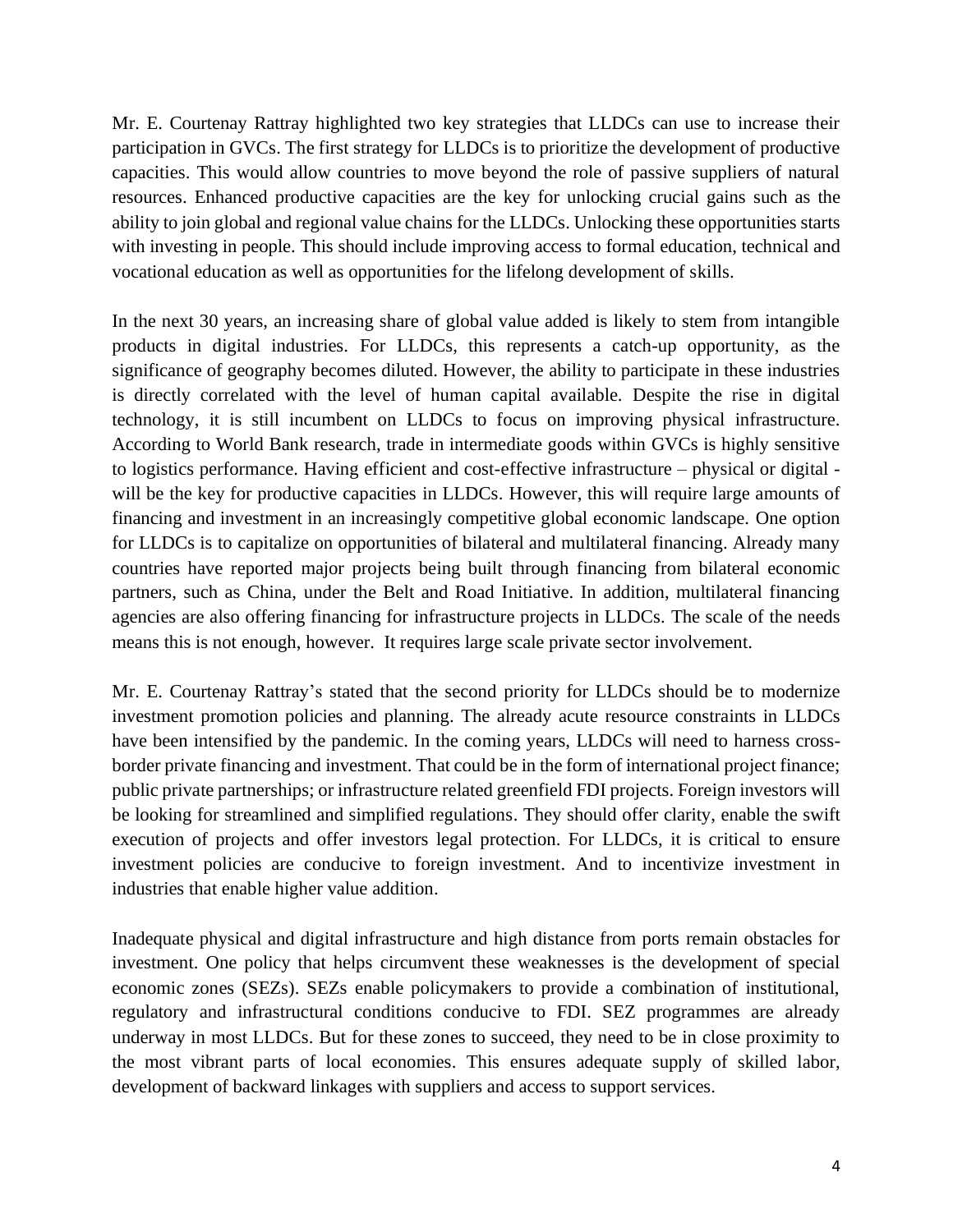Mr. E. Courtenay Rattray stressed that LLDCs need to ensure that investors are not deterred by transport related disadvantages. That means fully coordinating investment, industrialization, infrastructure, and trade facilitation policies and initiatives. There also needs be greater cooperation and closer coordination with transit countries to ensure seamless and cost-effective connectivity to seaports.

**Ms. Anel Bakytbekkyzy, Deputy Permanent Representative of Kazakhstan to the United Nations, Chair of the Group of LLDCs** remarked that leveraging the potential of the private sector isimportant for landlocked developing countries to achieve their long-standing development objectives including Vienna Programme of Action and to kickstart economic recovery from the aftermath of the COVID-19 pandemic. The role of the private sector is essential for structural economic transformation which is one of the priority areas of the VPoA and critical to the longterm development objectives of LLDCs. However, progress towards structural economic transformation has been limited in most LLDCs even before the pandemic. And most LLDCs continue to be reliant on the exports of commodities, which results in LLDCs' lower export revenues than potential. Merchandise exports declined significantly in LLDCs and the rate is much higher than the global average. The agriculture sector continues to be a major sector for providing employment in landlocked developing countries, which is typical for countries at the lower level of structural change. Moreover, landlocked developing countries continue to experience a decline in agricultural productivity.

Ms. Anel Bakytbekkyzy stated that landlocked developing countries are still highly dependent on commodities. This results in a vulnerability to external shocks and limits competitiveness and the ability to produce high-value-added products. The pandemic exposed structural vulnerabilities in commodity producing countries and led to closures of mines and agricultural farms which directly affected the supply of these commodities. It is clear that to achieve the long-standing development objectives LLDCs need to focus on structural economic transformation with a particular focus on manufacturing industries.

Ms. Anel Bakytbekkyzy stressed that the meeting would focus on the key issue of structural economic transformation in landlocked developing countries, their integration in global and regional value chains and what role the private sector can play. She stated that GVCs and RVCs can enable landlocked developing countries to specialize in specific product components or segments of manufacturing processes, which can facilitate their participation in international product networks. In addition, GVCs promote the spillover of knowledge, innovative capacity and efficient productive practices. Rapid economic development in East Asian economies in the last three decades has been driven largely by their participation in GVCs. Some of the most important value chains including electronics and automobiles are structured in East Asia and China. In a few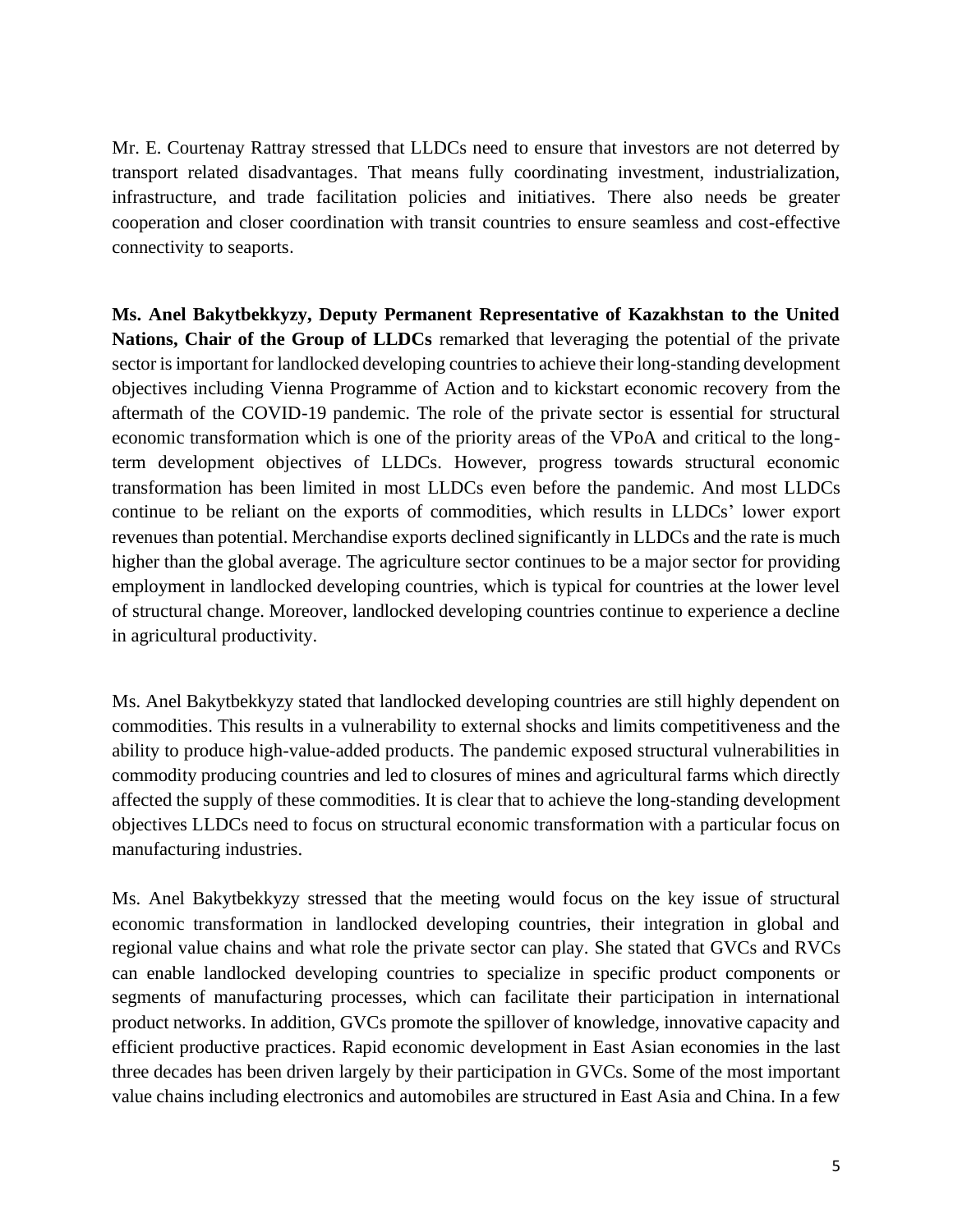decades it has become the manufacturing hub of the world. Unfortunately, other developing countries including landlocked developing countries have not been able to replicate this.

Ms. Anel Bakytbekkyzy mentioned three key questions for developing countries in general and LLDCs, in particular, with regards to GVCs. First, is the opportunity for economic growth by participating in GVC still available, like it was in the past few decades? Second, what changes have GVCs undergone in recent years, and how have they been impacted by the COVID 19 pandemic? Finally, if opportunities for development are still available through GVCs, what can landlocked developing countries do to capitalize on and how can the private sector pay this?

Ms. Anel Bakytbekkyzy thanked the expert panelists and all the participants for joining this meeting. She moved onto the expert panel.

**Mr. Ashish Shah, Director of Country Programmes, International Trade Centre (ITC)** stated that trade lies at the heart of the ITC's mandate and was also the theme of today's panel discussion about leveraging the potential of the private sector for integrating LLDCs into regional and global value chains. LLDCs make up for only 0.45% of total GVC trade while developing countries account for 33%. Firms which integrate into value chains are potentially more successful than those that don't. This is because participation in value chains leads to knowledge spill-overs, human capital development, structural change, as well as technology transfer and innovation. The best way to integrate into value chains is to engage the private sector.

Mr. Ashish Shah conveyed five messages by building on the acronym of LLDCs to help to achieve the benefits and integration of LLDCs into value chains. Firstly, the L stands for *Leveraging market-led export potential*. Countries that have been successful in trade are those who have invested time and resources in understanding the size and scope of markets and understanding their own export potential. ITC by its market analysis and export potential assessment tools allow firms and policymakers to analyse trade flows, assess export potential, and be aware of market access requirements. Transit and transport costs are relatively lower, and market access requirements are easier to comply with if LLDCs focus on regional value chains instead of global value chains as a first step. In particular, the African Continental Free Trade Agreement has been a game changer for African LLDCs with regard to regional integration opportunities. He used the work at ITC on cotton as an example where they are working with Benin to produce high quality cotton that is then transformed in Burkina Faso and exported as cloth to Ghana, where fashion designers and clothing manufacturers cater for local and regional consumers.

The second L stands for *Leaner trade and transaction costs for MSMEs*. If LLDCs are to integrate into global value chains, it is crucial to reduce the very high transit and transport costs. It is important to have the private sector lead on these discussions with the government as it knows best where the bottlenecks are located. ITC facilitates public private dialogues on trade facilitation in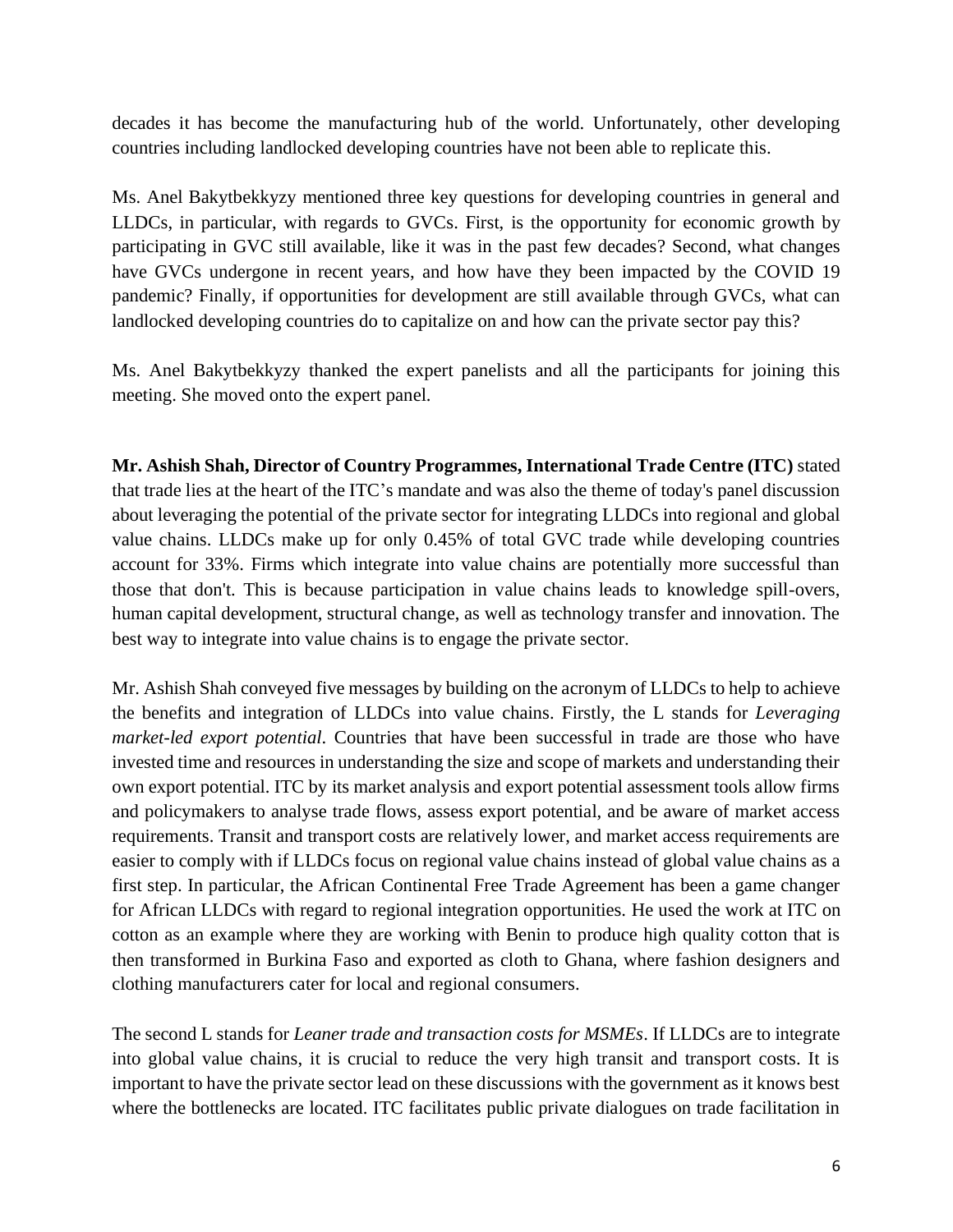LLDCs. He provided an example in Niger. ITC service shows that the country has the potential to increase its exports to \$1.8 billion by 2024, but this potential is not fully exploited because of regulatory and procedural trade barriers, many of which occur within their borders. They have facilitated public private dialogues which have proved to be very effective, resulting in 70 concrete actions being agreed upon to tackle obstacles to goods and services trade. The private sector has been key in these discussions.

Thirdly, the D is for *Differentiate the offer*. LLDCs need to be competitive if they are to integrate into value chains. This includes the need to make sure that their product offering is differentiated from the rest to remain competitive. One of the strategies is to focus on products which can sell at premium prices in overseas markets because of their uniqueness. ITC has been supporting LLDCs in differentiating its offer and focus on high value low volume products. For example, ICT ethical fashion initiatives is engaging the private sector in countries like Afghanistan, Burkina Faso and Mali and providing technical assistance to artisans, designers and micro producers to create business linkages with internationally renowned brands in the fashion interior. Their research shows similar potential for a number of LLDCs such as the potential for export of camel or horse milk powder to Europe from Mongolia, or exports of high value medicine plants from Bhutan to the US and EU markets. Another way of differentiating the offer and building comparative advantage is to focus on services exports. He provided a case that ITC is supporting the digital technology sector in Uganda. They build capacities of tech startups linked into business and investment opportunities, and they are strengthening tech hubs to build a stronger institutional ecosystem. This has been a game changer for Uganda's exports and has helped develop a new export sector.

The C is for *Create a conducive business environment for private sector to flourish*. In order to enhance and foster private sector participation. There is a need for a conducive business environment for private sector to flourish. ITC has supported a number of LLDCs to put in place some trade policies and regulations which foster business. for example, one of the biggest bottlenecks for LLDCs is the low levels of FDI. ITC has worked in countries like Bhutan, to put in place regulatory frameworks which are conducive to attracting investors. More specifically, they have carried out a regulatory assessment of FDI laws, developed an investment and investor aftercare strategy and developed a modern investment treaty actively. Creating a conducive business environment is not only about improving the regulatory framework but also about providing investment facilitation support. One example is from Uganda where they have worked closely with an Indian leather sector SME to set up a shoe manufacturing unit in Uganda. The unit today is producing 1 million pairs of shoes and 5 million square feet of finished leather employing mostly women and youth.

Finally, Mr. Ashish Shah indicated that S is for *Seize opportunities to partner with the private sector*. The private sector clearly has huge potential to support the integration of LLDCs into value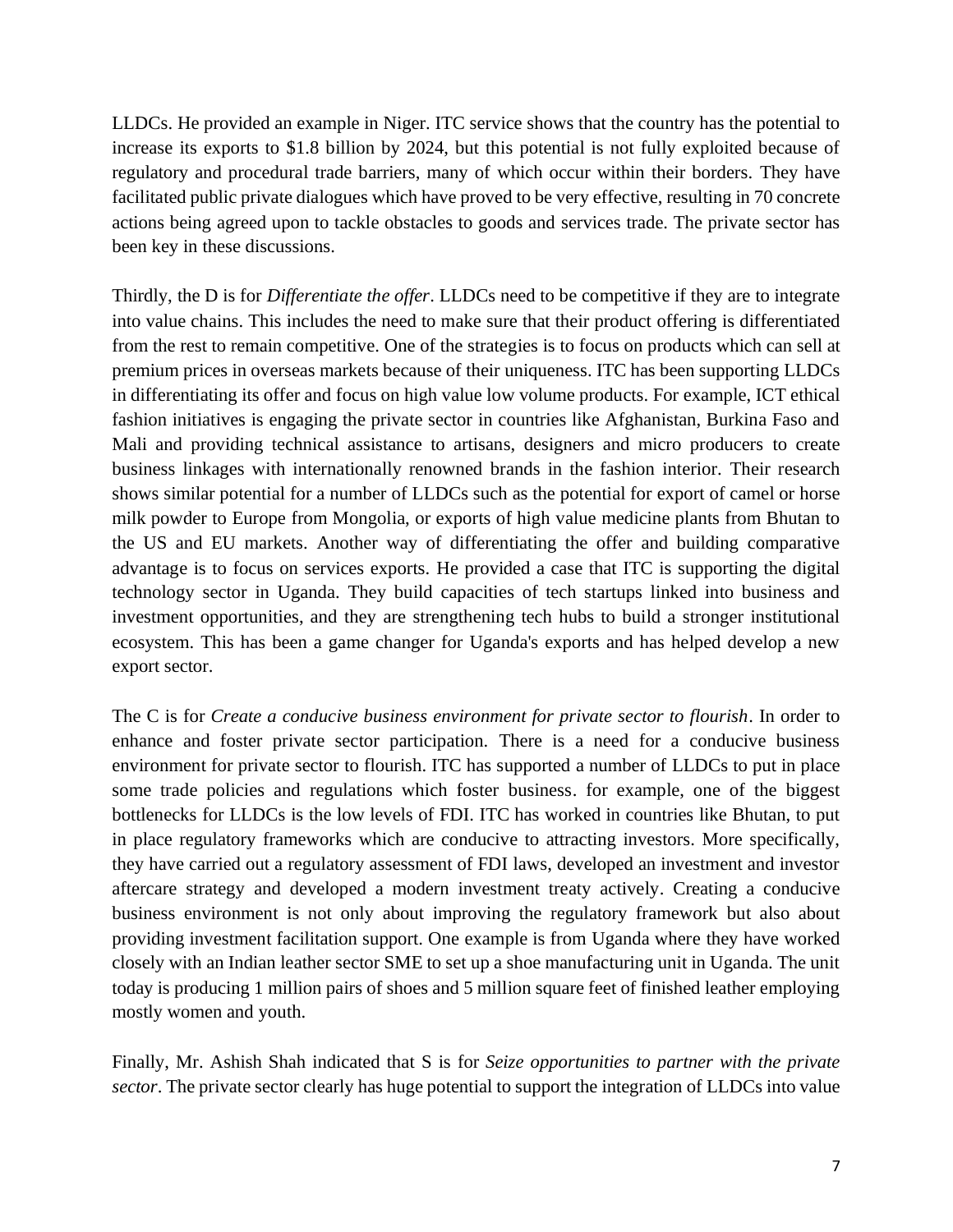chains. What is important however, is that LLDCs need to fully understand the opportunities for engaging the private sector and seize those opportunities. They see the private sector engagement potential from three perspectives, the private sector as a provider of technical expertise, the private sector as a funder and the private sector as a buyer. ITC has teamed up with USAID to create a Central Asia hub on the E commerce platform eBay. The eBay Central Asia hub highlights businesses and products from the five Central Asian countries. In all LLDCs including Kazakhstan, selected small businesses benefit from tailored one to one support from ITC and from eBay to create optimized seller accounts for international consumers. In this example, ITC engages the private sector as a partner and a provider of technical expertise. ITC also sources funding from the private sector as a funder. For example, the luxury goods companies, Gucci and Ferragamo are making a contribution to enable ITC support greener and more sustainable production of ethical fashion products in Benin and Burkina Faso. And finally, ITC engages with the private sector, buyers and multinationals to convince them to source products produced by Amazon by working with buyers like Nestle to source coffee from coffee producing cooperatives in Ethiopia, and with fashion brands like Loewe to source textile from Mali.

Mr. Ashish Shah concluded by saying that private sector is going to be the driver for growth but LLDCs' challenge is to engage them significantly, strategically and sustainably to ensure longterm and sustainable benefits.

**Mr. Adnan Seric, Research Manager, UNIDO** stated that GVC integration is still the model to pursue for developing countries when it comes to stimulating global market participation and economic growth and in particular what changes to that model may have been introduced by the present COVID crisis and the ongoing global mega trends. He mentioned that UNIDO Industrial Development Report 2022 focused on the issue of COVID-19 and asked the question on the future of industrialization in a post pandemic world. The objective of this report is to understand the impact of those two forces on GVCs. Mr. Adnan Seric proposed that whether COVID-19 can be seen as a potential game changer to the GVC driven model of economic development. He thought it was still too early to provide an answer with great confidence because we are still in the middle of the pandemic.

Mr. Adnan Seric mentioned that China recovered its output and trade very quickly which was already last year. It has been seen that Europe and the other developed regions have returned to the pre pandemic levels in that respect. He stated that disruptions from higher force events such as the pandemic and geopolitics are common phenomenon in global value chains. Multinational firms report that they experienced significant disruptions every four years, and those disruptions can last up to one to two months. Multinational firms have developed coping mechanisms in that process, which means that disruptions can be absorbed.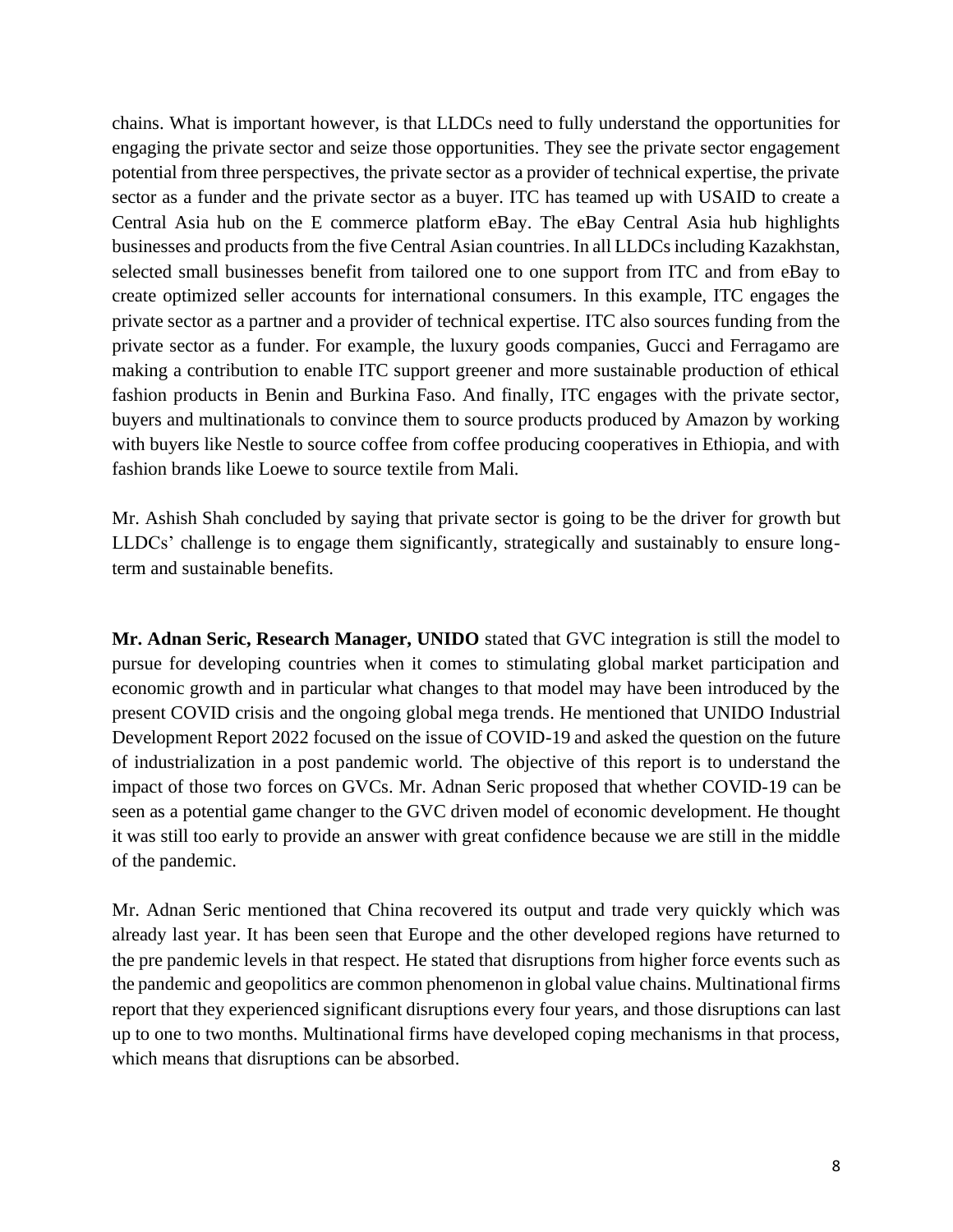Mr. Adnan Seric highlighted three core drivers of GVCs which are economic power shift, digital transformation and environmental sustainability. Firstly, Mr. Adnan Seric highlighted economic power shift in the context of global value chains. With the rise of Asia, China more specifically, it has become a center of gravity where we see new clusters of economic activity emerge and facilitated by demand and supply shifts. That have been driven by growing middle classes, urbanization and demand policies. Since the financial crisis in 2008, significant drops in shares of intermediate imports and FDI have been seen and in turn growing intra-regional trade has been seen. He emphasized that the growing intra-regional trade is very important to highlight because it has led to a sort of widening of production nodes in global value chains, whereas earlier it used to be very concentrated in only a few countries. Today more developing countries produce finished goods closer to the main consumer markets. He stated that this is the major difference that has been triggered by the economic power shift.

Mr. Adnan Seric secondly highlighted digital transformation. This new wave of digital technology is fundamentally changing production systems. Digital platforms, such as Amazon and Alibaba, are challenging the current understanding of who makes what and where. He provided two underlying drivers of this particular mega trend. On the one hand, digital platforms are resetting the consumer expectations towards wider choices, higher speed and superior services, which ultimately results in a disintermediation of GVCs. On the other hand, digital decoupling where technologies are breaking away through technical standard setting increases the costs of firms operating globally.

Mr. Adnan Seric finally stressed the environmental sustainability component which the UN has categorized as the greatest single threat to sustainable development. It has very direct implications for the future of GVCs. Some of these extreme weather events or natural disasters, which have posed significant disruptions to supply chains, lead firms to change their sourcing strategies towards multi-sourcing oftentimes. They have also increased the pressure to internalize environmental impacts which are largely done through changing regulatory environment. All these impose costs on long distance GVCs.

Mr. Adnan Seric concluded that LLDCs have to rethink the way of participating in GVCs. He believed that labor cost advantage is no longer sufficient for participation. Mr. Adnan Seric highlighted three aspects which are important for the future policy making for LLDCs. Many LLDCs lack the requisite institutional and human capacity to drive this policy formulation and implementation process. The first aspect is to strengthen multilateral cooperation including both North-South and South-South and exchange lessons learned and best practices which can then be applied to domestic policymaking analysis. The second point is making ecosystem thinking or network approaches to development at the center stage of policy making. The third aspect is innovation that is to focus on fostering local industry academia collaborations towards innovative business models, addressing local and regional needs first.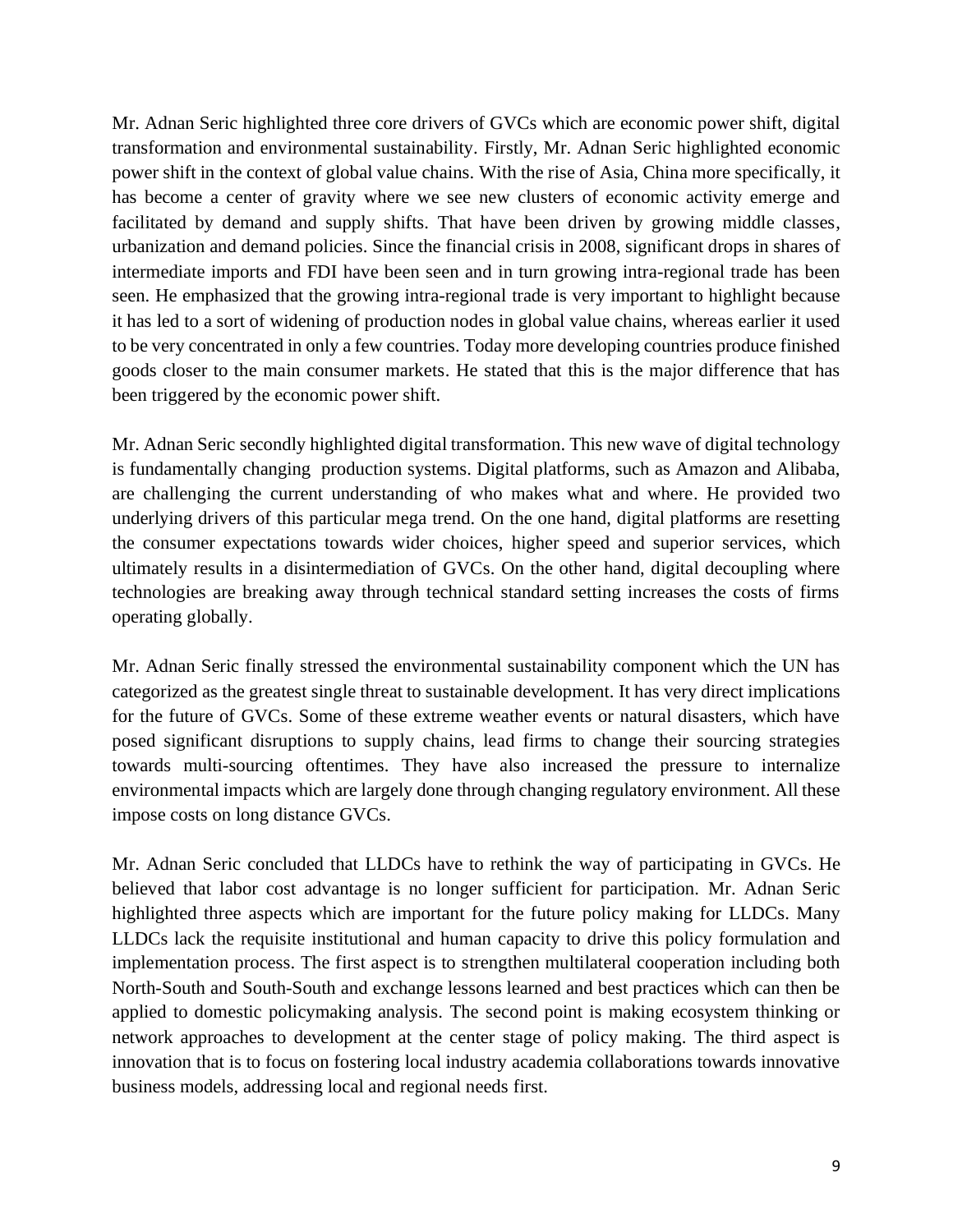**Mr. Emiliano Duch, Lead Private Sector Specialist, World Bank** expressed that historically access to sea was not economically advantageous and this only started changing in the 18th century we started to develop the first real global value chain. He stated that the key question was why we have now see being landlocked as a constraint.

Mr. Emiliano Duch noted that GVCs are driven by urban logistics. If onions are kept at room temperature between 30 and 75 degrees, they will last only a few days. But if you just refrigerate those items to a controlled atmosphere and affordability temperatures, the shelf life can be up to 120 days which is long enough to export everywhere. The problem is not being landlocked. The problem is the lack of a proper chain which requires very simple coordination among all the players. He then used the example of cherry tomatoes in Niger. The shelf life of cherry tomatoes is only one or two days at non controlled temperature. But with the Temperature Controlled Logistics, shelf life of cherry tomatoes can be increased up to 10 days.

Mr. Emiliano Duch noted that value chains differ based on the types of products. He used the example of fast fashion company ZARA from Spain. ZARA sources from all over the world. Their big distribution center however is not by the sea but in Zaragoza which is in the center of Spain. They bring products there from all over the world. Their imports are 50% by road, 35% by sea and 15% by air. However, their exports are zero by sea while 64 trucks run out from the Zaragoza every day.

Mr. Emiliano Duch concluded that there is a need to rethink the idea of GVCs from the context of landlocked countries. It would be prudent to be investing in roads, railroads, airports and logistics because that will give much better connectivity for the kind of product and value added. Mr. Emiliano Duch emphasized that landlocked location is not a curse but could be a great advantage.

**Ms. Gladys Mutangadura, OHRLLS,** began her presentation on "Global and regional value chains to promote development in LLDCs: highlights of key findings." She emphasized that GVCs are important in a tridimensional way: for investment, structural change, and human capital. In terms of investment, MNEs are important for increased greenfield FDI, which is the key for increasing export capacity, technology, and innovation, and development infrastructure. Next, in terms of structural change, GVCs can facilitate shifting to higher value-added activities, enable vertical specialization, and promote natural resource processing. In the third area, which is human capital development, GVCs are important for the transfer of skills, knowledge, innovative capacity, and for increasing productivity.

Ms. Mutangadura then linked GVCs to the implementation of the VPoA by discussing the 6 priority areas of the VPoA: fundamental transit policy, infrastructure development and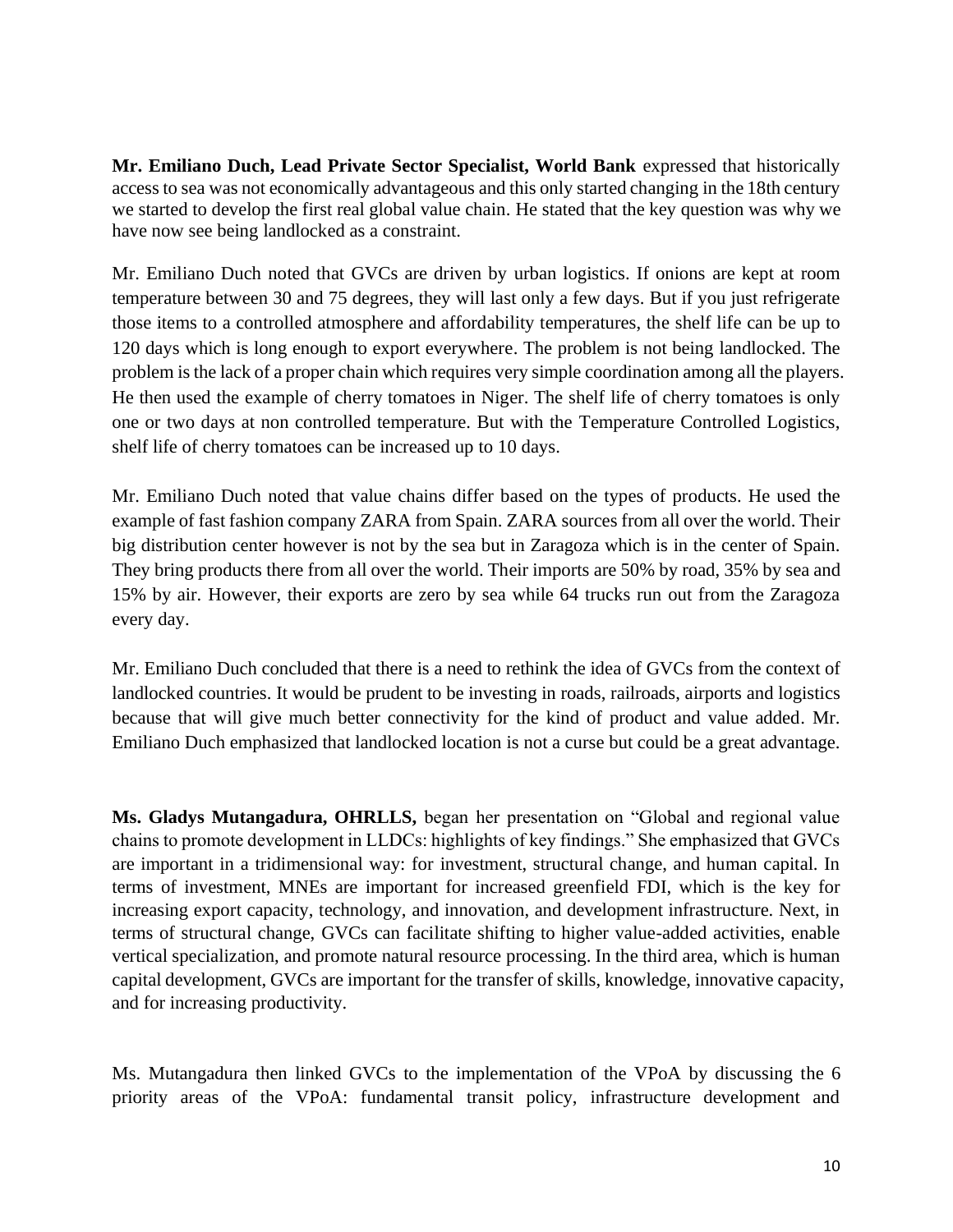maintenance, international trade and trade facilitation, regional integration and cooperation, structural economic transformation, and means of implementation, where the role of the private sector is recognized. If GVCs are pursued, all the mentioned priority areas will be affected positively as they would contribute to the achievement of the goals set for each priority.

Looking at the 2020 export structure of LLDCs, Ms. Mutangadura noted that about 53% of LLDCs' exports consist of primary products, 12% are denominated by resource-based manufacturing, and the more complex value chains like electronics or high-tech activities only account for a small proportion of exports. Over the past 5 years, there has been little progress in increasing the exports of higher value-added goods. LLDCs have been mostly exporting primary products or products with little processing since 2016. On another note, Ms. Mutangadura showed that LLDCs have significantly low GVC participation levels compared to both developed and developing economies, making up only 0.45% of the total GVC trade.

Ms. Mutangadura shared that data from 2018 shows that LLDCs' main GVC trading partners are Germany, Russia, China, Netherlands, France, Japan, USA, Brazil, Belgium, UK, Turkey, India, Republic of Korea, and UAE. She also noted that GVC-related trade of LLDCs with their main trading partner currently largely entails exporting unprocessed goods which these countries reexport after adding value. She identified the following points as the main barriers for LLDCs' higher GVC participation: geographical isolation, high transport costs and limited competitiveness, trade and transit barriers making supply chain planning challenging, low levels of efficiency seeking foreign investment, and insufficient productive capacity. The report also demonstrates that FDI inflows to LLDCs has been decreasing since 2011, with the exception of a small increase in 2017.

Lastly, Ms. Mutangadura discussed policy options for LLDCs to integrate in GVCs. The OHRLLS report underlines investment promotion as a key area where LLDCs need to work on. This includes enacting simple and efficient investment promotion policies and regulations, moving investor licensing and associated services to one-stop online shops, and building efficient and dynamic special economic zones. The second key area highlighted in the report is productive capacity development, which includes investing in human capital with an eye on industries of the future, focusing productive capacity efforts to most relevant industries, and ensuring provision of supportive infrastructure, especially digital infrastructure. The third key area is planning for emerging GVC patterns such as GVCs changing due to COVID-19 and three megatrends (sustainability imperative, trade restrictions, and technology), new opportunities in manufacturing due to pressure for supply chain resilience, and RVCs becoming more important due to regional trade agreements. The last key area is overcoming trade-related disadvantages. LLDCs need to attract higher investment and financing for infrastructure development, use enhanced corridor approach and regional cooperation mechanisms, develop supportive trade policies, and fully implement the Trade Facilitation Agreement.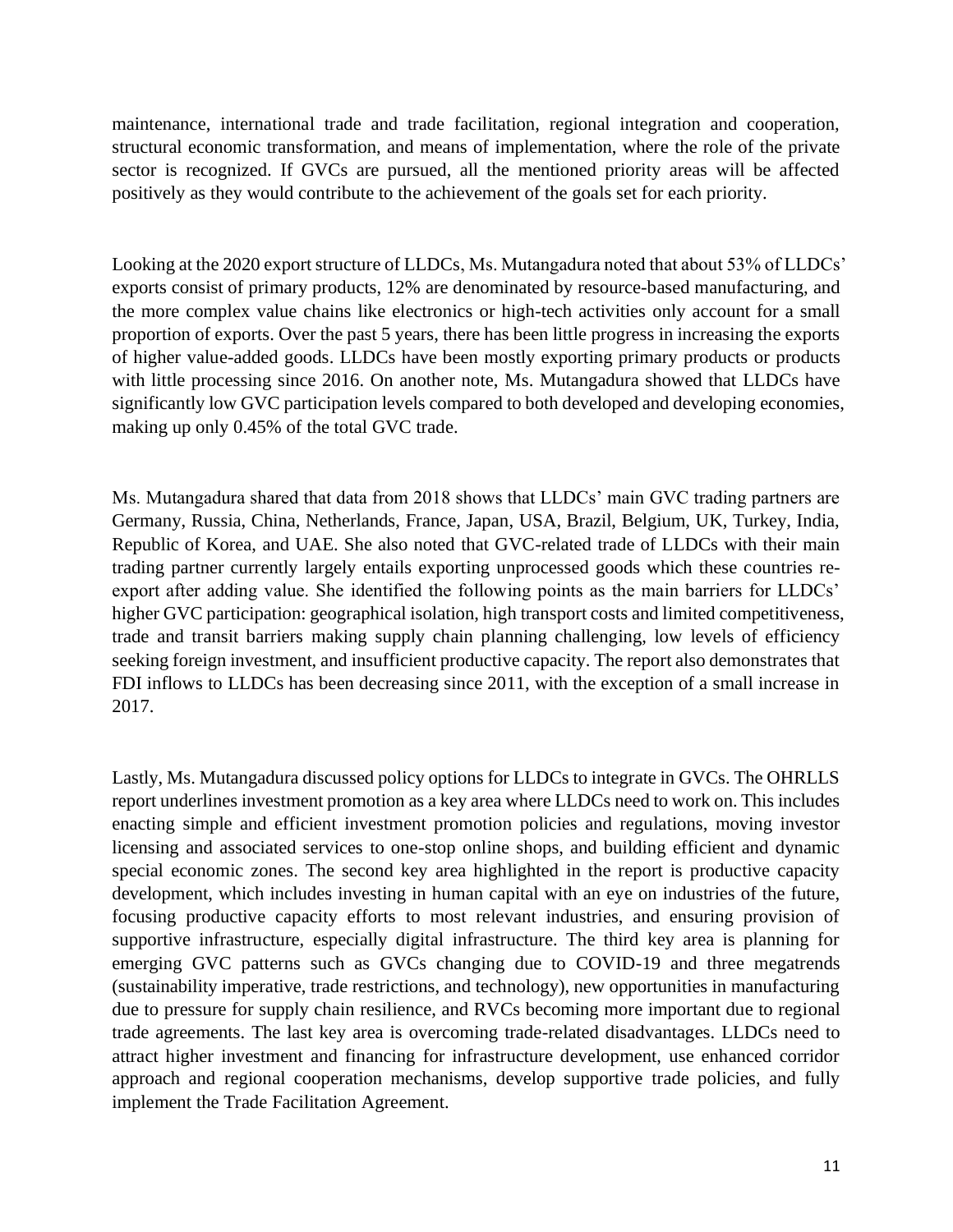To conclude, Ms. Mutangadura stated that the international community could make use of the Roadmap for Accelerated Implementation of the VPoA, which includes several projects facilitating GVC integration. There are also resources available that include opportunities for financing, technical capacity building, and technology upgrading. She expressed that UN-OHRLLS will continue supporting member states across all areas to promote structural economic transformation.

The moderator, Ms. Anel Bakytbekkyzy, thanked Ms. Mutangadura and gave the floor to Ms. **Johanna Silvander, Programme Management Officer at UNCTAD.** First, Ms. Silvander repeated Mr. Duch's words which stated that for LLDCs, defect systems are the problem rather than landlockedness, and shared that she would prefer to call the problem "productive capacities" or "lack of productive capacities" instead of defect systems.

Ms. Silvander's began her presentation named "Harnessing the potential of nutraceutical products for export diversification and development in LLDCs: Assessment of Comparative Advantages and Binding Constraints" She informed that the UNCTAD Productive Capacities Index contains eight categories: human capital, natural capital, energy, transport, information and communication technology, institutions, private sector, and structural change. Looking at this index, it is possible to observe that LLDCs in general are characterized by high level of natural capital and low level of other productive capacities.

She emphasized that LLDCs face geographical challenges, which can be overcome, however, this is where the productive capacities need to be enhanced. Ms. Silvander further informed that growth so far has not had the desired effects on employment, income, and human development, however, LLDCs have strong potential to join successful exporters from other developing countries in producing and exporting nutraceutical products. This requires addressing demand and supply constraints, fostering productive capacities, and putting in place regulatory and institutional mechanisms to meet international quality and safety standards. She explained that nutraceutical products are defined as health-enhancing foods and food supplements including fruits, vegetables, and grains that are known to have health benefits. It is important to develop nutraceuticals because there currently is growing demand for this due to increasing consumer awareness of health issues and greater focus on preventing rather than curing illnesses.

Ms. Silvander then discussed nutraceuticals in diverse LLDCs. UNCTAD's report explored the potential nutraceuticals in Azerbaijan from Eastern Europe, including hazelnuts, pomegranate, and persimmon. From Africa, the report examined potential nutraceuticals such as frankincense, teff, and sesame from Ethiopia, and shea, sesame, and cashews from Burkina Faso. From Asia,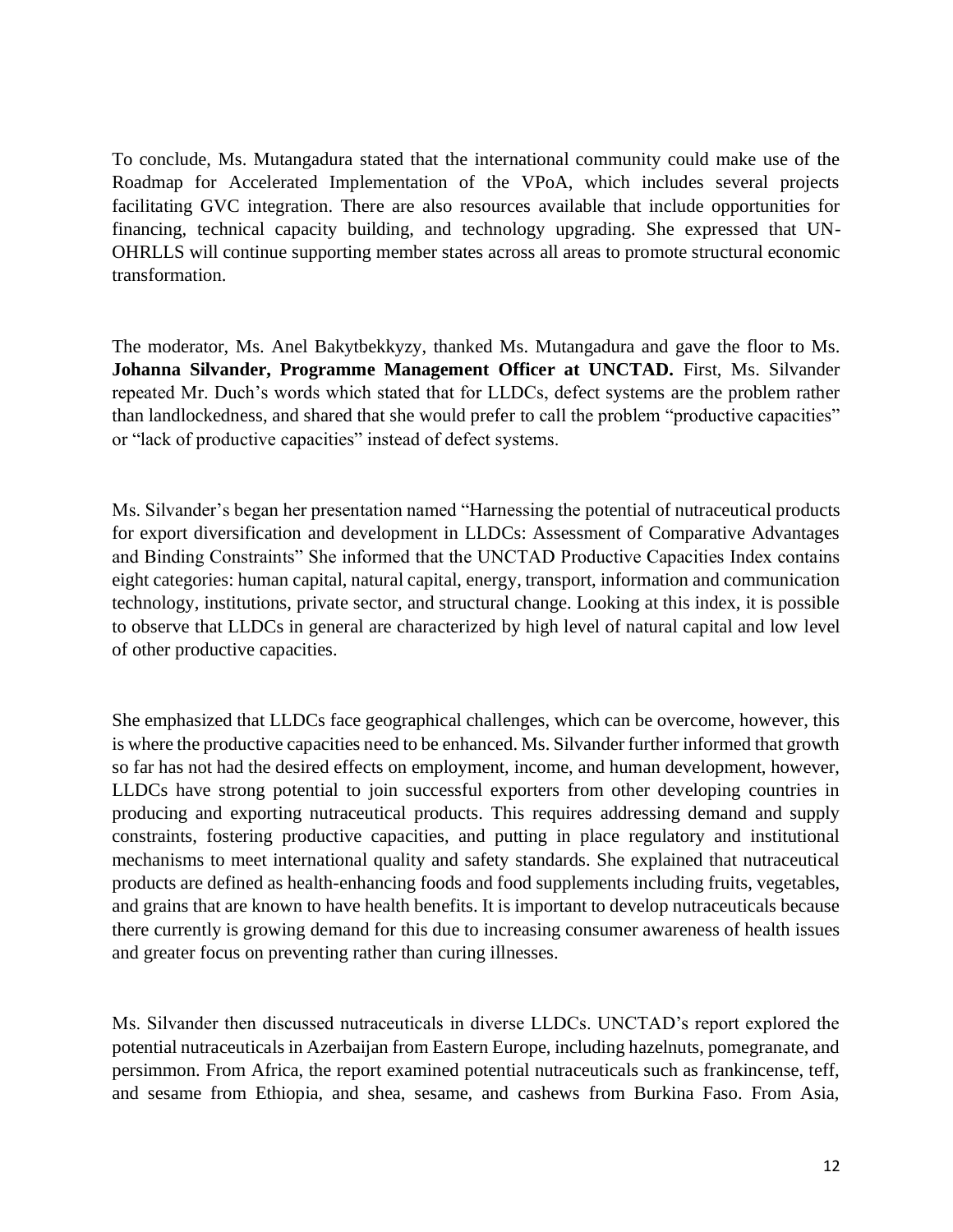Bhutan's potential nutraceutical products were cardamom, red rice, and citrus, and Nepal's were ginger, cardamom, and sea buckthorn. Lastly, from the Latin American region, the report explored Bolivia and identified quinoa, amaranth, and tropical fruits as potential health-enhancing products.

Ms. Silvander then explained why these countries have not yet exploited the mentioned nutraceuticals. Constraints on the production side consists of high transaction costs, poor physical infrastructure, weak institutional capacities, limited skills and poor implementation of policies. The most critical constraint is the limited development of their productive capacities across several PCI components. She further discussed that there are also market access constraints such as standards and quality control-related challenges, including keeping products at a certain temperature, faced by exporters, and the differences between market access and market entry. Finally, she noted that the functional foods and dietary supplements market was valued at \$382.5 billion in 2019 and now it is estimated to be around \$412.7 billion, with major markets being the EU, U.S., and Japan, which hold 90% of the global market demand.

Next, Ms. Silvander identified key policy recommendations based on the great potential discussed earlier. She noted that there will be the need to look at the economies of the mentioned countries from the productive capacities lens to see what the gaps and limitations are. LLDCs should also explore the possibility of developing production and export capacities in diverse range of areas, sectors, and economic activities. For diversification, it is important to note that manufacturing is not the only way of achieving higher value-addition, it can also happen through the agricultural sector or specialization of higher-value products like nutraceuticals. Ms. Silvander added that since the COVID-19 pandemic has brought new food security aspects, LLDCs give greater attention to their biodiversity and local production.

The report recommends that LLDCs should establish partnerships with research institutes, academic, domestic, and foreign companies to identify, develop, and promote potential products. The report also suggests that LLDCs should facilitate women's participation in nutraceutical's development and make the environment more inclusive. UNCTAD's study shows that cooperatives and trade associations can be beneficial to promote production and sales/distribution. Other recommendations mentioned are enhancing agricultural extension services and developing stronger certification and marketing services, including through the introduction of geographical indications, to increase the value of the products.

The moderator then gave the floor to **H.E. Mr. Seydou Sinka, Permanent Representative of Burkina Faso,** who followed up to the presentations. He shared that Burkina Faso gives the private sector an important place in its development processes and in the implementation of the VPoA. He informed that Burkina Faso has recently adopted its second National Economic and Social Development Plan with the main objective of ensuring security and peace, national resilience and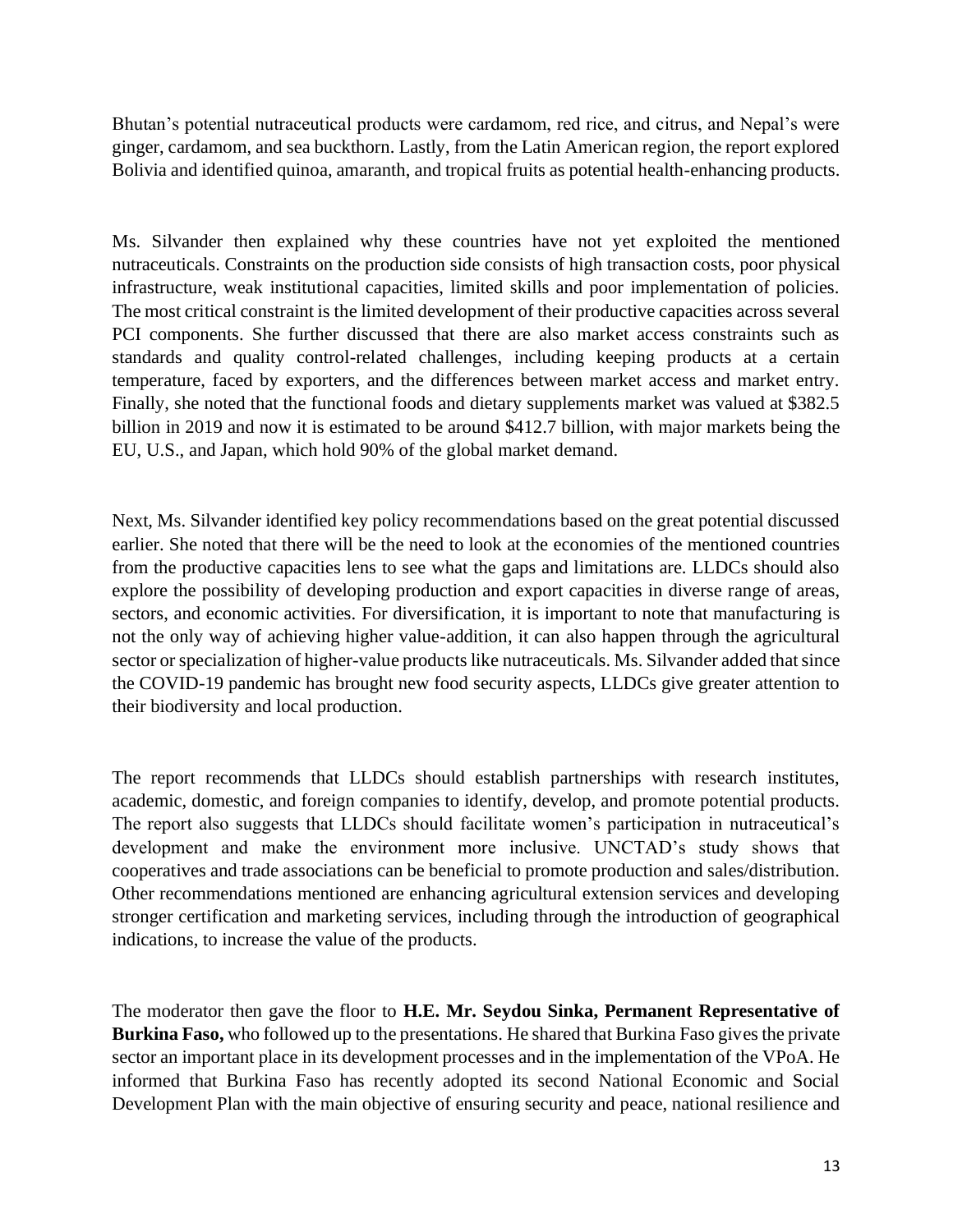structural transformation, and more. The expected economic growth for 2025 is 7.1% and in order to achieve this growth rate, Burkina Faso is focusing on three main points: increasing agriculture and efficient production, expansion of mining activities, and development or manufacturing of certain products. Mr. Sinka posed the following questions: given the potential in resources, how can countries like Burkina Faso take more advantage of the global value chain despite the context of the pandemic? How to better integrate global digital value chains for LLDCs?

The floor was then given to **Ambassador Philip Odida, Deputy Permanent Representative of Uganda.** Following up to Mr. Duch's presentation, Mr. Odida agreed that there is a shift towards regional value chains and noted that in the East African community, with further integration, exports have increased. Secondly, he agreed with Mr. Duch's point on the ability to adopting digital tools. He shared that Uganda is currently on its third National Development Plan and has many ongoing projects. Uganda has a Private Sector Development Program to increase competitiveness of the private sector, a Digital Transformation Program to increase ICT penetration and use of ICT services, and many other programs with a main target of including or being "hand-in-hand" with the private sector.

**Mr. Dulguun Damdin-Od, International Think Tank for LLDCs** expressed his support to LLDCs, and agreed with the points raised by the presenters. Firstly, based on the presentation by Mr. Duch, Mr. Damdin-Od highlighted that LLDCs like Mongolia rely on land transportation, and thus on neighboring countries and border crossing. The transport cost and time are very high due to barriers such as too many customs clearances, corruption, and bureaucracy at the border. Thanks to the WTO Trade Facilitation Agreement, these barriers will be lifted. Secondly, in terms of economic diversification, Mr. Damdin-Od indicated that LLDCs need to invest more. Thirdly, ITTLLDC recommends maintaining the best possible relations with neighboring countries or transit countries as they play a main role in trade for LLDCs. They have to connect through infrastructure and network for regional integration. Mr. Damdin-Od thanked the chair.

**Ms. Anel Bakytbekkyzy**, the moderator, invited all speakers for final comments.

To answer the questions asked, **Mr. Adnan Seric from UNIDO** stated that over the years, UNIDO has been looking at the role of industrial capacities, particularly in fostering regional trade, global trade participation, and upgrading. The key here is to commit resources and create structures that identify the skills needed in specific industries with growth potentials, and engage in multilateral cooperation. Mr. Seric indicated that UNIDO has a number of programs for this topic and that LLDCs can feel free to contact UNIDO for more information.